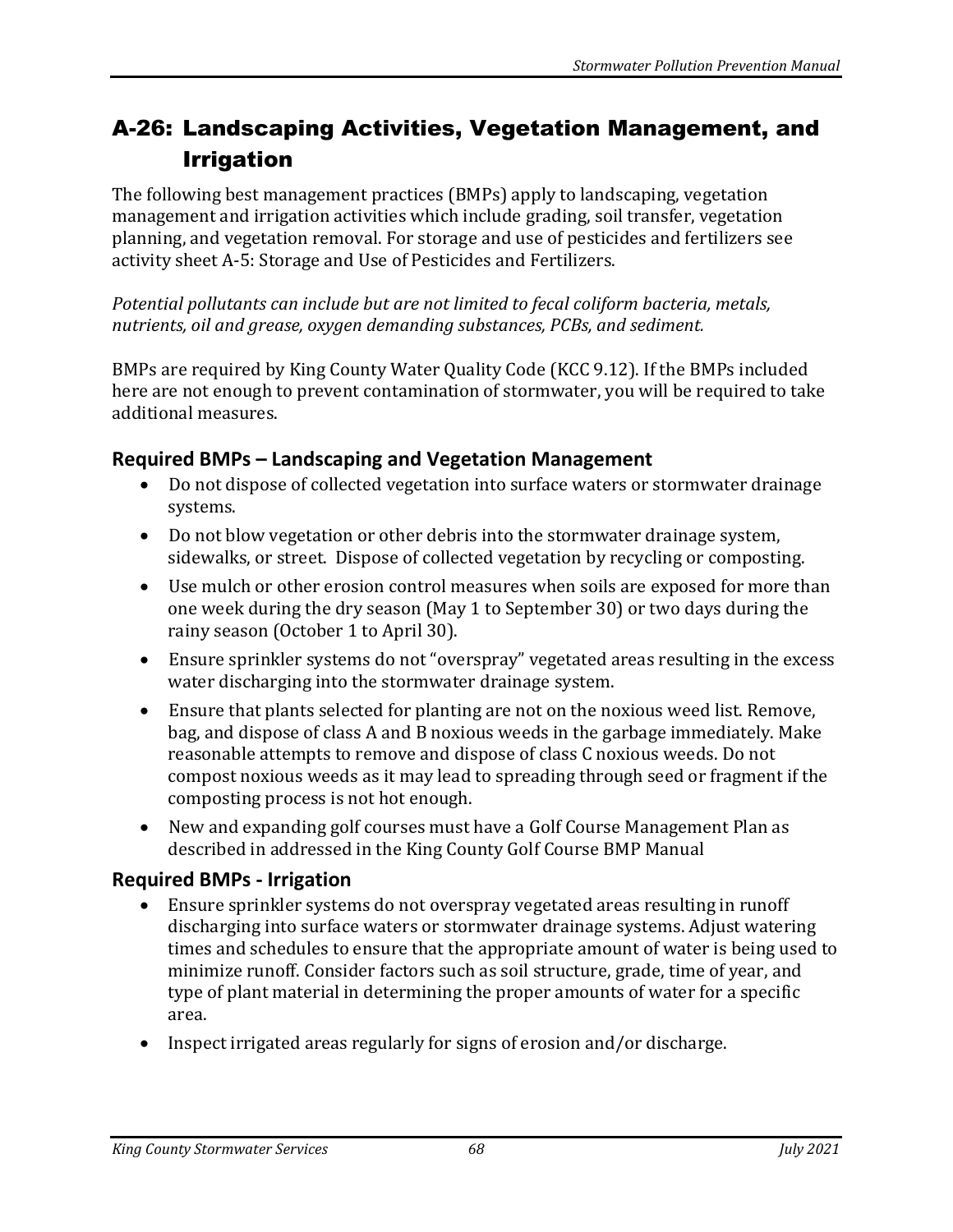- Do not irrigate plants during or immediately after fertilizer application. The longer the period between fertilizer application and irrigation, the less fertilizer runoff occurs.
- Do not irrigate plants during or immediately after pesticide application (unless the pesticide label directs such timing).
- Reduce frequency and/or intensity of watering as appropriate for the wet season (October 1 to April 30).

#### **Supplemental BMPs - Landscaping and Vegetation Management**

- Select the right plants for the planting location based on proposed use, available maintenance, soil conditions, sun exposure, water availability, height, sight factors, and space available.
- Use native plants in landscaping. Native plants do not require extensive fertilizer or pesticide applications.
- Install engineered soil/landscape systems to improve the infiltration and regulation of stormwater in landscaped areas.
- Use at least an eight-inch "topsoil" layer with at least 8 percent organic matter to provide a sufficient vegetation-growing medium.
	- o Organic matter is the least water-soluble form of nutrients that can be added to the soil. Composted organic matter generally releases only between 2 and 10 percent of its total nitrogen annually, and this release corresponds closely to the plant growth cycle. Return natural plant debris and mulch to the soil, to continue recycling nutrients indefinitely.
- Select the appropriate turfgrass mixture for the climate and soil type.
	- o Certain tall fescues and rye grasses resist insect attack because the symbiotic endophytic fungi found naturally in their tissues repel or kill common leaf and stem-eating lawn insects.
		- The fungus causes no known adverse effects to the host plant or to humans.
		- Tall fescues and rye grass do not repel root-feeding lawn pests such as Crane Fly larvae.
		- Tall fescues and rye grass are toxic to ruminants such as cattle and sheep.
	- $\circ$  Endophytic grasses are commercially available; use them in areas such as parks or golf courses where grazing does not occur.
	- o Local agricultural or gardening resources such as Washington State University Extension office can offer advice on which types of grass are best suited to the area and soil type.
- Adjusting the soil properties of the subject site can assist in selection of desired plant species. Consult a soil restoration specialist for site-specific conditions.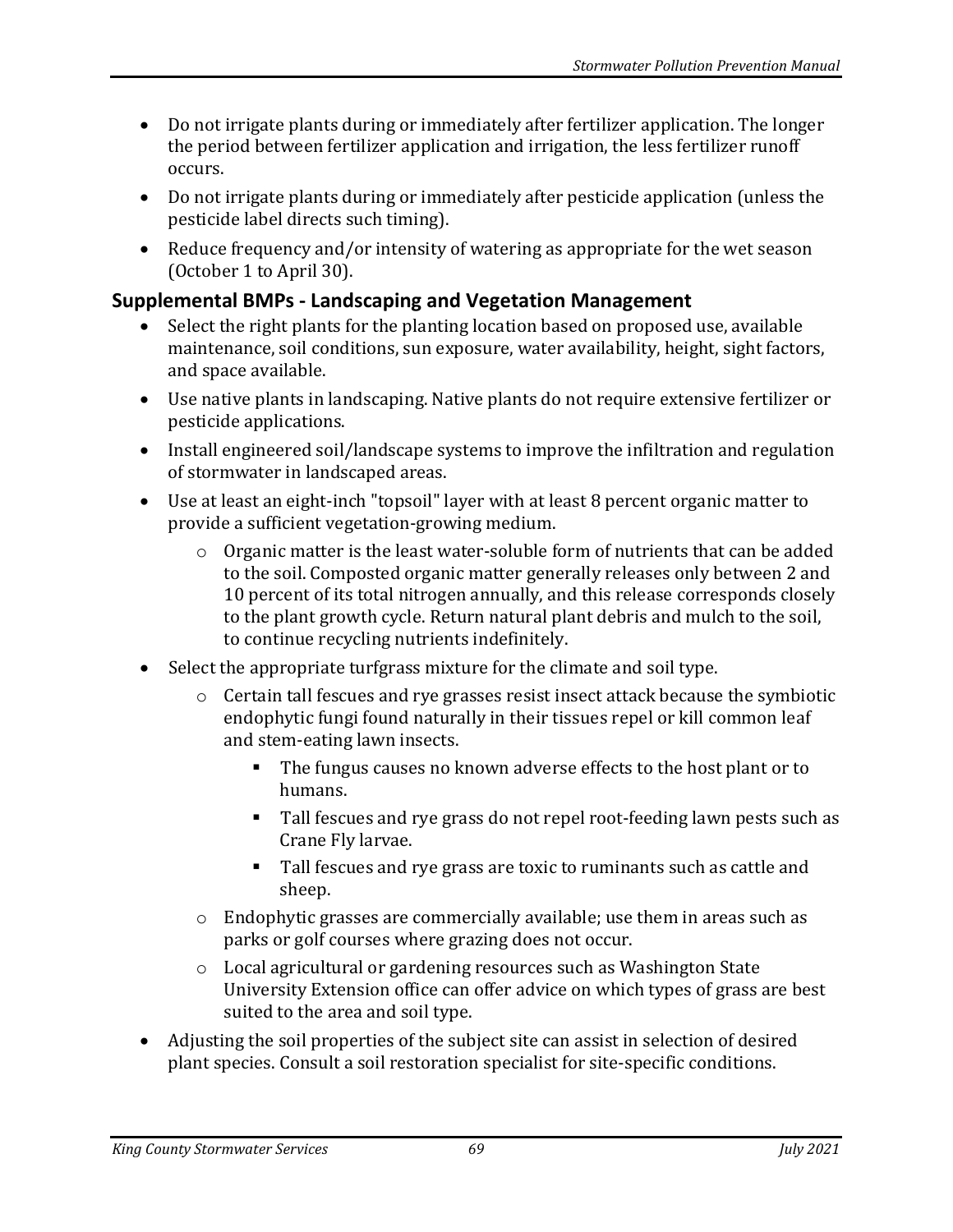- Remove weeds/vegetation in stormwater ditches by hand or other mechanical means and only use chemicals as a last resort. If herbicides are used, refer to activity sheet A-5: Storage and Use of Pesticides and Fertilizers for required BMPs.
- Conduct mulch-mowing whenever practicable.
- Till a topsoil mix or composted organic material into the soil to create a well-mixed transition layer that encourages deeper root systems and drought-resistant plants.
- Apply an annual topdressing application of 3/8" compost. Amending existing landscapes and turf systems by increasing the percent organic matter and depth of topsoil can:
	- o Substantially improve the permeability of the soil.
	- o Increase the disease and drought resistance of the vegetation.
	- o Reduces the demand for fertilizers and pesticides.
- Disinfect gardening tools after pruning diseased plants to prevent the spread of disease.
- Prune trees and shrubs in a manner appropriate for each species.
- If specific plants have a high mortality rate, assess the cause, and replace with another more appropriate species.
- When working around and below mature trees, follow the most current American National Standards Institute (ANSI) ANSI A300 standards, [http://www.tcia.org/TCIA/BUSINESS/ANSI\\_A300\\_Standards\\_/TCIA/BUSINESS/A3](http://www.tcia.org/TCIA/BUSINESS/ANSI_A300_Standards_/TCIA/BUSINESS/A300_Standards/A300_Standards.aspx?hkey=202ff566-4364-4686-b7c1-2a365af59669) [00\\_Standards/A300\\_Standards.aspx?hkey=202ff566-4364-4686-b7c1-](http://www.tcia.org/TCIA/BUSINESS/ANSI_A300_Standards_/TCIA/BUSINESS/A300_Standards/A300_Standards.aspx?hkey=202ff566-4364-4686-b7c1-2a365af59669) [2a365af59669,](http://www.tcia.org/TCIA/BUSINESS/ANSI_A300_Standards_/TCIA/BUSINESS/A300_Standards/A300_Standards.aspx?hkey=202ff566-4364-4686-b7c1-2a365af59669) and International Society of Arboriculture BMPs to the extent practicable (e.g., take care to minimize any damage to tree roots and avoid compaction of soil).
- Monitor tree support systems (stakes, guys, etc.).
	- o Repair and adjust as needed to provide support and prevent tree damage.
	- o Remove tree supports after one growing season or maximum of 1 year.
	- o Backfill stake holes after removal.
- When continued, regular pruning (more than one time during the growing season) is required to maintain visual sight lines for safety or clearance along a walk or drive, consider relocating the plant to a more appropriate location.
- Re-seed bare turf areas until the vegetation fully covers the ground surface.
- Watch for and respond to new occurrences of especially aggressive weeds such as Himalayan blackberry, Japanese knotweed, morning glory, English ivy, and reed canary grass to avoid invasions.
- Aerate lawns regularly in areas of heavy use where the soil tends to become compacted. Con-duct aeration while the grasses in the lawn are growing most vigorously. Remove layers of thatch greater than ¾-inch deep.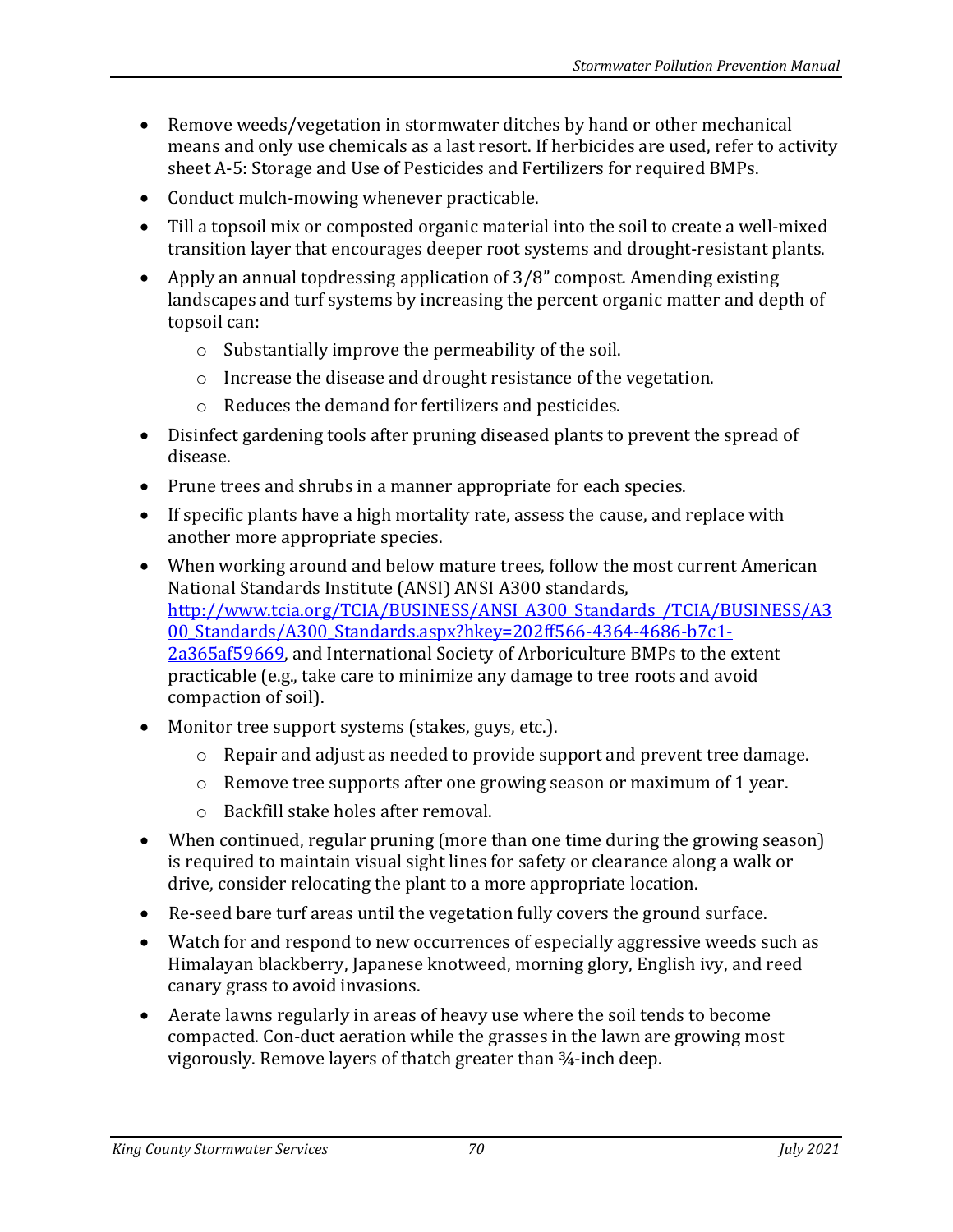- Set the mowing height at the highest acceptable level and mow at times and intervals designed to minimize stress on the turf. Generally mowing only 1/3 of the grass blade height will prevent stressing the turf.
	- o Mowing is a stress-creating activity for turfgrass.
	- o Grass decreases its productivity when mowed too short and there is less growth of roots and rhizomes. The turf becomes less tolerant of environmental stresses, more dis-ease prone and more reliant on outside means such as pesticides, fertilizers, and irrigation to remain healthy.

#### **Supplemental BMPs - Irrigation**

- Repair broken or leaking sprinkler nozzles as soon as possible.
- Water deeply, but infrequently, so that the top 6 to 12 inches of the root zone is moist. Appropriately irrigate lawns based on the species planted, the available water holding capacity of the soil, and the efficiency of the irrigation system.
	- o The depth from which a plant normally extracts water depends on the rooting depth of the plant. Appropriately irrigated lawn grasses normally root in the top 6 to 12 inches of soil; lawns irrigated on a daily basis often root only in the top 1 inch of soil.
- Irrigate with the minimum amount of water needed. Never water at rates that exceed the infiltration rate of the soil.
- Maintain all irrigation systems so that irrigation water is applied evenly and where it is needed.
- Place sprinkler systems appropriately so that water is not being sprayed on impervious surfaces instead of vegetation.
- Place irrigation systems to ensure that plants receive water where they need it. For example, do not place irrigation systems downgradient of plant's root zones on hillsides.
- Use soaker hoses or spot water with a shower type wand when an irrigation system is not present.
	- o Pulse water to enhance soil absorption, when feasible.
	- $\circ$  Pre-moisten soil to break surface tension of dry or hydrophobic soils/mulch, followed by several more passes. With this method, each pass increases soil absorption and allows more water to infiltrate prior to runoff.
- Add a tree bag or slow-release watering device (e.g., bucket with a perforated bottom) for watering newly installed trees when irrigation system is not present.
- Identify trigger mechanisms for drought-stress (e.g., leaf wilt, leaf senescence, etc.) of different species and water immediately after initial signs of stress appear.
- Water during drought conditions or more often if necessary, to maintain plant cover.
- Adjust irrigation frequency / intensity as appropriate after plant establishment.
- Annually inspect irrigation systems to ensure: